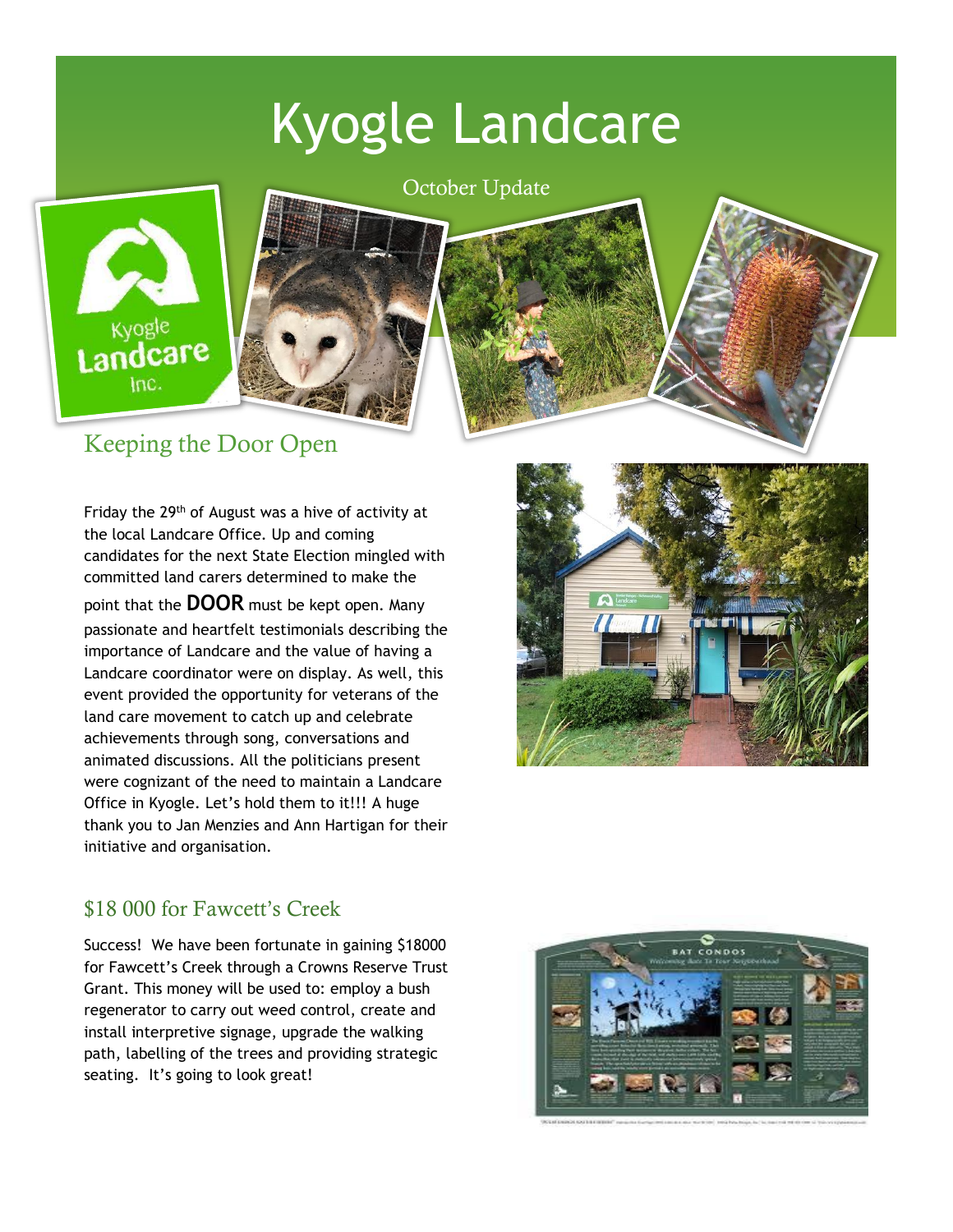

#### Nursery News

The nursery continues to flourish and we have welcomed a number of new volunteers. With spring upon us it is now time to consider planting. Drop in and see what may suit your needs. Small tube stock \$1 for member, \$2 for non-members. Large tube stock \$2 for members and \$4 for nonmembers. If you have native trees that are currently seeding please collect and drop them in so we can propagate. Please note the name of tree, date and locality.



#### Meet Sue and Trish

Sue and Trish are two passionate and committed environmentalists who live on approximately 41 hectares in our beautiful shire. Every decision they make is based on what is best to sustain a healthy planet. To that end they have found a great opportunity to regenerate, with endemic species, land that has previously been cleared for farming. With no cost to the landholder GREENFLEET will come and plant out and maintain your unused paddocks. An easy process. 1. Send an email to Greenfleet. 2.They respond. 3: Identify land to be planted. 4: Planting occurs. The land that is planted is protected for at least 100 years. What a way to contribute to a GREEN Australia. Well done Sue and Trish.



### Upcoming Events

- 21<sup>st</sup> October Horseshoe Creek
- 27<sup>th</sup> October Fawcett's Creek
- Keep your calendar free for a site visit in November to Ken and Adrian's property at Mountaintop – a stunning example of what can be achieve over a 20 year period.
- $\bullet$  6<sup>th</sup> November Landcare Meeting 6pm.